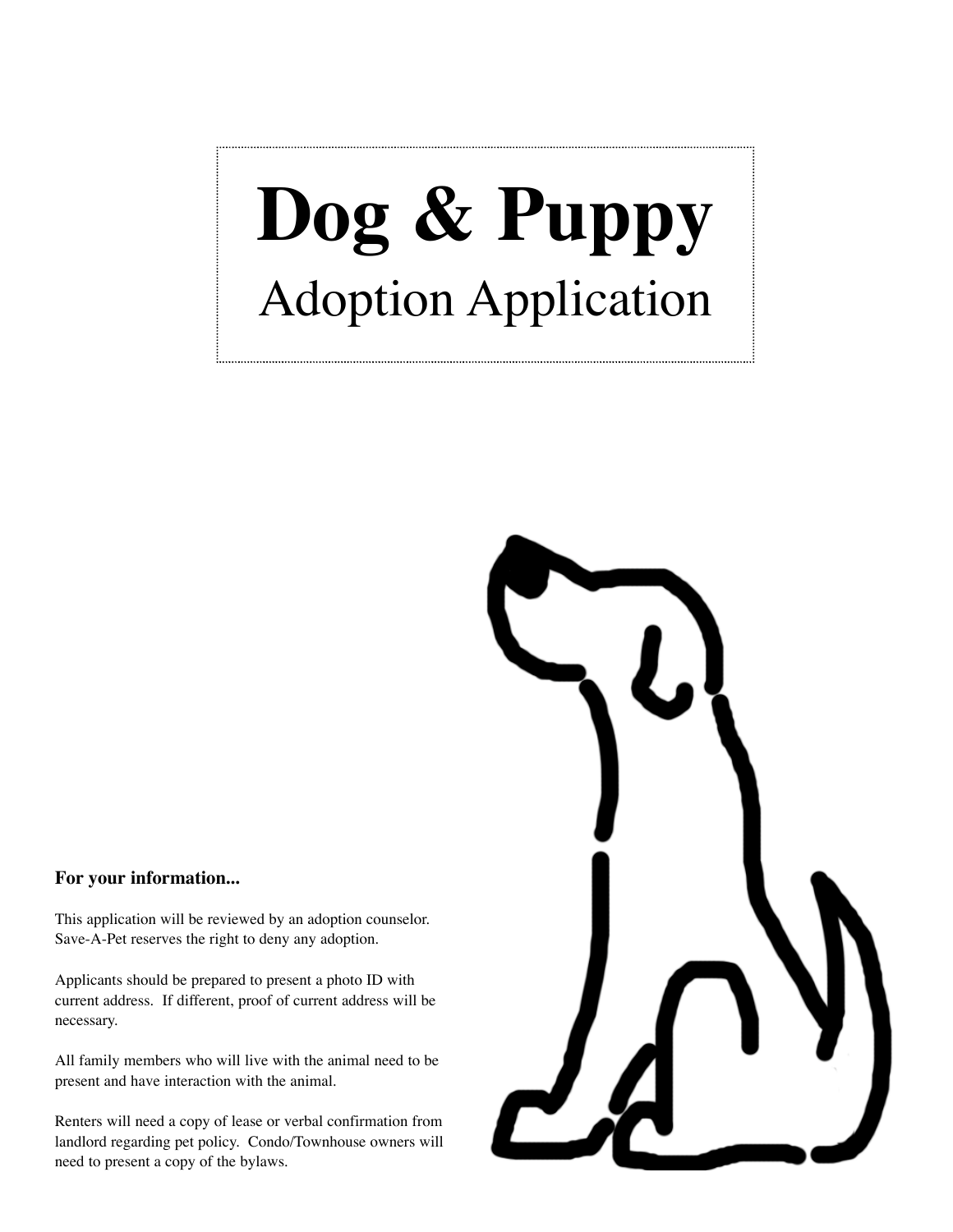

OFFICE USE ONLY DNA Check by \_\_\_\_\_\_\_

Names of dogs you are interested in:

| <b>Applicant Information</b>                                                                                                                                                                                                                                                                                                                                                                                                     |                      |                 |                                                                                                                                                                                                                                                                                                                                                                                                                                     |                  |                                  |                                                                |                  |  |
|----------------------------------------------------------------------------------------------------------------------------------------------------------------------------------------------------------------------------------------------------------------------------------------------------------------------------------------------------------------------------------------------------------------------------------|----------------------|-----------------|-------------------------------------------------------------------------------------------------------------------------------------------------------------------------------------------------------------------------------------------------------------------------------------------------------------------------------------------------------------------------------------------------------------------------------------|------------------|----------------------------------|----------------------------------------------------------------|------------------|--|
| (Adult#1) Last Name:                                                                                                                                                                                                                                                                                                                                                                                                             |                      |                 | First Name:                                                                                                                                                                                                                                                                                                                                                                                                                         |                  |                                  |                                                                |                  |  |
| (Adult#2) Last Name: First Name:                                                                                                                                                                                                                                                                                                                                                                                                 |                      |                 |                                                                                                                                                                                                                                                                                                                                                                                                                                     |                  |                                  |                                                                | Birth Date: /    |  |
| Address:                                                                                                                                                                                                                                                                                                                                                                                                                         |                      |                 | $\label{eq:2.1} \frac{1}{\sqrt{2\pi}}\left(\frac{1}{\sqrt{2\pi}}\right)^{1/2}\left(\frac{1}{\sqrt{2\pi}}\right)^{1/2}\left(\frac{1}{\sqrt{2\pi}}\right)^{1/2}\left(\frac{1}{\sqrt{2\pi}}\right)^{1/2}\left(\frac{1}{\sqrt{2\pi}}\right)^{1/2}\left(\frac{1}{\sqrt{2\pi}}\right)^{1/2}\left(\frac{1}{\sqrt{2\pi}}\right)^{1/2}\left(\frac{1}{\sqrt{2\pi}}\right)^{1/2}\left(\frac{1}{\sqrt{2\pi}}\right)^{1/2}\left(\frac{1}{\sqrt{$ |                  |                                  |                                                                |                  |  |
|                                                                                                                                                                                                                                                                                                                                                                                                                                  |                      |                 |                                                                                                                                                                                                                                                                                                                                                                                                                                     |                  |                                  | $(Adult#1)$ Cell Phone: $(\_\_\_\_\_\_\_\_\_\_$                |                  |  |
|                                                                                                                                                                                                                                                                                                                                                                                                                                  |                      |                 |                                                                                                                                                                                                                                                                                                                                                                                                                                     |                  |                                  | $(Adult#2)$ Cell Phone: $(\_\_\_\_\_\_\_\_\_\$                 |                  |  |
|                                                                                                                                                                                                                                                                                                                                                                                                                                  |                      |                 |                                                                                                                                                                                                                                                                                                                                                                                                                                     |                  |                                  |                                                                |                  |  |
| # of Years at Residence: If at address less than 1 year $\rightarrow$ Prior Address:                                                                                                                                                                                                                                                                                                                                             |                      |                 |                                                                                                                                                                                                                                                                                                                                                                                                                                     |                  |                                  |                                                                |                  |  |
| Type of Property: $\Box$ House                                                                                                                                                                                                                                                                                                                                                                                                   |                      |                 |                                                                                                                                                                                                                                                                                                                                                                                                                                     |                  |                                  |                                                                |                  |  |
|                                                                                                                                                                                                                                                                                                                                                                                                                                  | $\Box$ Townhouse     |                 |                                                                                                                                                                                                                                                                                                                                                                                                                                     |                  |                                  |                                                                |                  |  |
|                                                                                                                                                                                                                                                                                                                                                                                                                                  | $\Box$ Apartment     |                 |                                                                                                                                                                                                                                                                                                                                                                                                                                     |                  |                                  | Do you $\Box$ Rent $\rightarrow$ Landlord / Complex Name:      |                  |  |
| $\Box$ Condo                                                                                                                                                                                                                                                                                                                                                                                                                     |                      |                 | $\Box$ Own                                                                                                                                                                                                                                                                                                                                                                                                                          |                  | Are you allowed pets? $\Box$ Yes |                                                                |                  |  |
|                                                                                                                                                                                                                                                                                                                                                                                                                                  | $\Box$ Mobile Home   |                 |                                                                                                                                                                                                                                                                                                                                                                                                                                     |                  |                                  | $\Box$ No                                                      |                  |  |
|                                                                                                                                                                                                                                                                                                                                                                                                                                  | $\Box$ Other:        |                 |                                                                                                                                                                                                                                                                                                                                                                                                                                     |                  |                                  |                                                                |                  |  |
| $(Adult#1)$ Employer:                                                                                                                                                                                                                                                                                                                                                                                                            |                      |                 |                                                                                                                                                                                                                                                                                                                                                                                                                                     |                  |                                  |                                                                | Phone: $($ ) $-$ |  |
| $(Adult#2)$ Employer:                                                                                                                                                                                                                                                                                                                                                                                                            |                      |                 |                                                                                                                                                                                                                                                                                                                                                                                                                                     | Position:        |                                  | Phone: $($                                                     |                  |  |
|                                                                                                                                                                                                                                                                                                                                                                                                                                  |                      |                 |                                                                                                                                                                                                                                                                                                                                                                                                                                     |                  |                                  |                                                                |                  |  |
| Who in the household will be the pet's primary caregiver?<br><u>Letting</u> the manual contract of the petition of the petition of the periodic state of the periodic state of the periodic state of the periodic state of the period<br>What are your beliefs regarding spaying/neutering?<br>Do you plan on cropping your dog's ears and/or docking your dog's tail? $\Box$ Yes $\Box$ No If yes, why?<br><b>Pet Ownership</b> |                      |                 |                                                                                                                                                                                                                                                                                                                                                                                                                                     |                  |                                  |                                                                |                  |  |
| Please list all dogs and cats you have owned as an adult (past and present)                                                                                                                                                                                                                                                                                                                                                      |                      |                 |                                                                                                                                                                                                                                                                                                                                                                                                                                     |                  |                                  |                                                                |                  |  |
| Name                                                                                                                                                                                                                                                                                                                                                                                                                             | <b>Breed</b><br> Age | Sex             |                                                                                                                                                                                                                                                                                                                                                                                                                                     |                  |                                  | Neutered Declawed Deceased Where are they if not in household? |                  |  |
|                                                                                                                                                                                                                                                                                                                                                                                                                                  |                      | $M$ F<br>M<br>F | Yes No<br>Yes No                                                                                                                                                                                                                                                                                                                                                                                                                    | Yes No<br>Yes No | Yes No<br>Yes No                 |                                                                |                  |  |
|                                                                                                                                                                                                                                                                                                                                                                                                                                  |                      | M<br>F          | Yes No                                                                                                                                                                                                                                                                                                                                                                                                                              | Yes No           | Yes No                           |                                                                |                  |  |
|                                                                                                                                                                                                                                                                                                                                                                                                                                  |                      | M<br>F          | Yes No                                                                                                                                                                                                                                                                                                                                                                                                                              | Yes No           | Yes No                           |                                                                |                  |  |
|                                                                                                                                                                                                                                                                                                                                                                                                                                  |                      | M<br>F          | Yes No                                                                                                                                                                                                                                                                                                                                                                                                                              | Yes No           | Yes No                           |                                                                |                  |  |
|                                                                                                                                                                                                                                                                                                                                                                                                                                  |                      | M<br>F          | Yes No                                                                                                                                                                                                                                                                                                                                                                                                                              | Yes No           | Yes No                           |                                                                |                  |  |
|                                                                                                                                                                                                                                                                                                                                                                                                                                  |                      | F<br>M          | Yes No                                                                                                                                                                                                                                                                                                                                                                                                                              | Yes No           | Yes No                           |                                                                |                  |  |
| Who is your Veterinarian?<br>Vet's City:                                                                                                                                                                                                                                                                                                                                                                                         | State:               |                 | Phone: $($                                                                                                                                                                                                                                                                                                                                                                                                                          |                  |                                  |                                                                |                  |  |
|                                                                                                                                                                                                                                                                                                                                                                                                                                  |                      |                 |                                                                                                                                                                                                                                                                                                                                                                                                                                     |                  |                                  |                                                                |                  |  |
| Are all your pets up to date on vaccinations?                                                                                                                                                                                                                                                                                                                                                                                    |                      |                 | $\Box$ Yes<br>$\Box$ No $\rightarrow$ Why?                                                                                                                                                                                                                                                                                                                                                                                          |                  |                                  |                                                                |                  |  |
| # of Pet's you have had as an Adult:                                                                                                                                                                                                                                                                                                                                                                                             |                      |                 |                                                                                                                                                                                                                                                                                                                                                                                                                                     |                  |                                  |                                                                |                  |  |
| Have you adopted from Save-A-Pet in the Past? $\Box$ Yes $\rightarrow$ Where is Animal now?                                                                                                                                                                                                                                                                                                                                      |                      |                 | $\Box$ No                                                                                                                                                                                                                                                                                                                                                                                                                           |                  |                                  |                                                                |                  |  |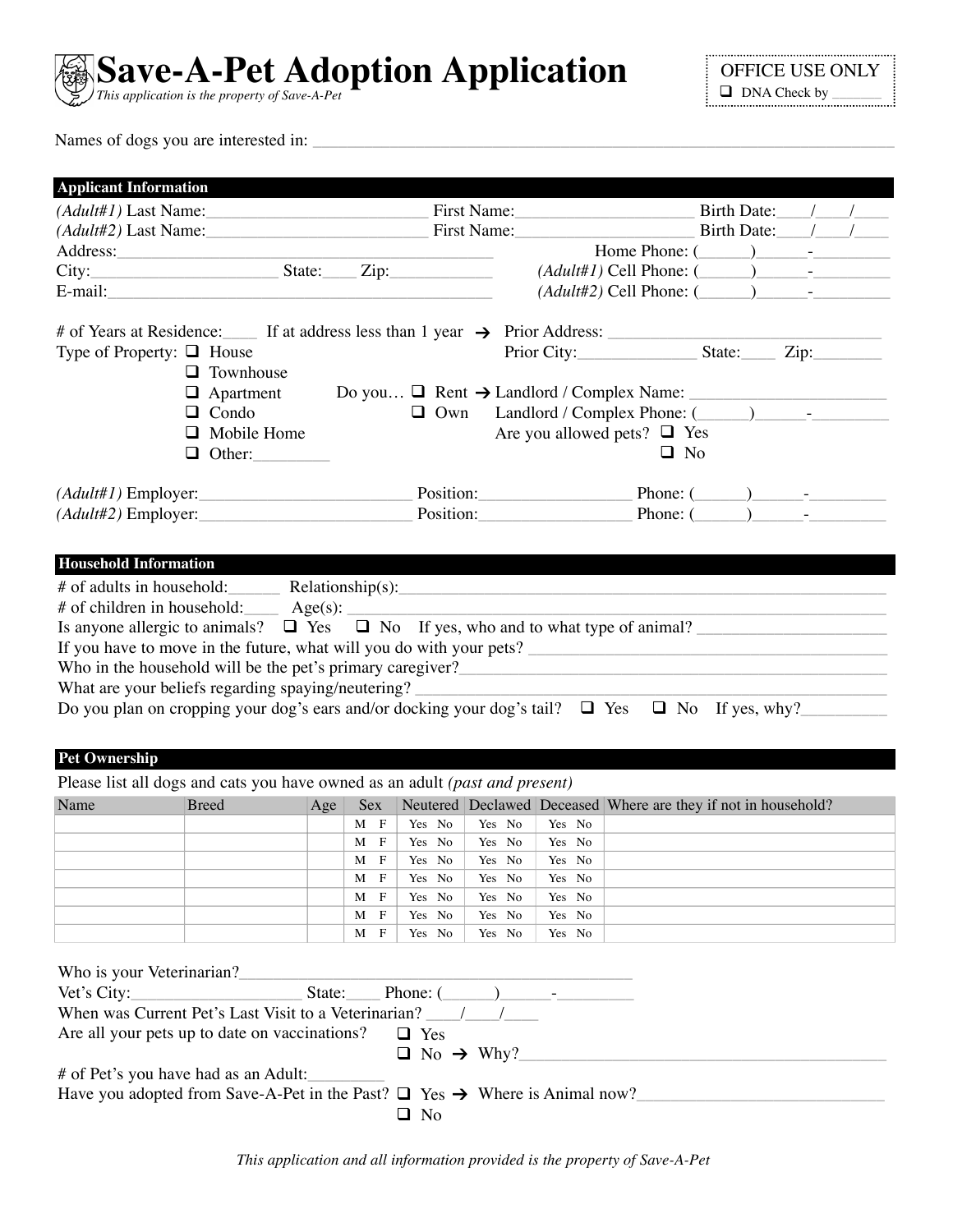Describe your ideal pet / Why do you want to adopt?

| What kind of pet are you looking for?                                                                                                                                        | Where will the dog be when                                                                                                                                                                                                       |
|------------------------------------------------------------------------------------------------------------------------------------------------------------------------------|----------------------------------------------------------------------------------------------------------------------------------------------------------------------------------------------------------------------------------|
| $\Box$ Indoor                                                                                                                                                                | you're home?                                                                                                                                                                                                                     |
| $\Box$ Outdoor                                                                                                                                                               | you're not home?                                                                                                                                                                                                                 |
| $\Box$ Indoor/Outdoor                                                                                                                                                        |                                                                                                                                                                                                                                  |
|                                                                                                                                                                              |                                                                                                                                                                                                                                  |
|                                                                                                                                                                              |                                                                                                                                                                                                                                  |
|                                                                                                                                                                              | How will you introduce your dog to other animals in your household? ________________________________                                                                                                                             |
|                                                                                                                                                                              | How much time are you prepared to allow for your new pet to adjust to your home?                                                                                                                                                 |
|                                                                                                                                                                              | Under what circumstances would you not keep or return this dog?<br>The same stream and the contract of the stream and the stream and the stream and the stream and the stream and the stream and the stream and the stream and t |
|                                                                                                                                                                              | How many hours a day will your dog be alone?                                                                                                                                                                                     |
|                                                                                                                                                                              | Are you committed to providing a responsible home for your pet's entire life (could be 15+ years)? $\Box$ Yes<br>$\Box$ No                                                                                                       |
|                                                                                                                                                                              | Have you ever turned an animal in to a shelter? $\Box$ Yes $\Box$ No If Yes, why?                                                                                                                                                |
|                                                                                                                                                                              | Are you prepared to assume the financial responsibilities of providing your dog with adequate food, training, toys,<br>routine and emergency medical care etc. (approx. \$1,000+ per year)? $\Box$ Yes $\Box$ No                 |
| How did you learn about Save-A-Pet?<br>$\Box$ Other:<br><u> 1989 - Johann Barn, mars and de Barn, mars and de Barn, mars and de Barn, mars and de Barn, mars and de Barn</u> | $\Box$ Friend/Family $\Box$ Prior Supporter/Adopter $\Box$ Newspaper $\Box$ Drive by $\Box$ Internet $\Box$ Yellow Pages                                                                                                         |
|                                                                                                                                                                              | Are you willing to sign a legal contract agreeing to pet owner responsibility? $\Box$ Yes<br>$\Box$ No                                                                                                                           |

\_\_\_\_\_\_\_\_\_\_\_\_\_\_\_\_\_\_\_\_\_\_\_\_\_\_\_\_\_\_\_\_\_\_\_\_\_\_\_\_\_\_\_\_\_\_\_\_\_\_\_\_\_\_\_\_\_\_\_\_\_\_\_\_\_\_\_\_\_\_\_\_\_\_\_\_\_\_\_\_\_\_\_\_\_\_\_\_\_\_\_\_\_\_\_\_\_

*By my signature, I certify that the above information is complete and correct and that I am at least 21 years of age. I realize that any misrepresentation of fact may result in my losing the privilege of adopting an animal. I understand that Save-A-Pet has the right to deny my request for adoption. I authorize verification of all statements on this application including but not limited to prior vet medical history. I understand that this application is the property of Save-A-Pet who reserves the right to share this information with other shelters and rescue organizations.*

 $Signature$ 

 $\frac{1}{Date}$   $\frac{1}{Date}$